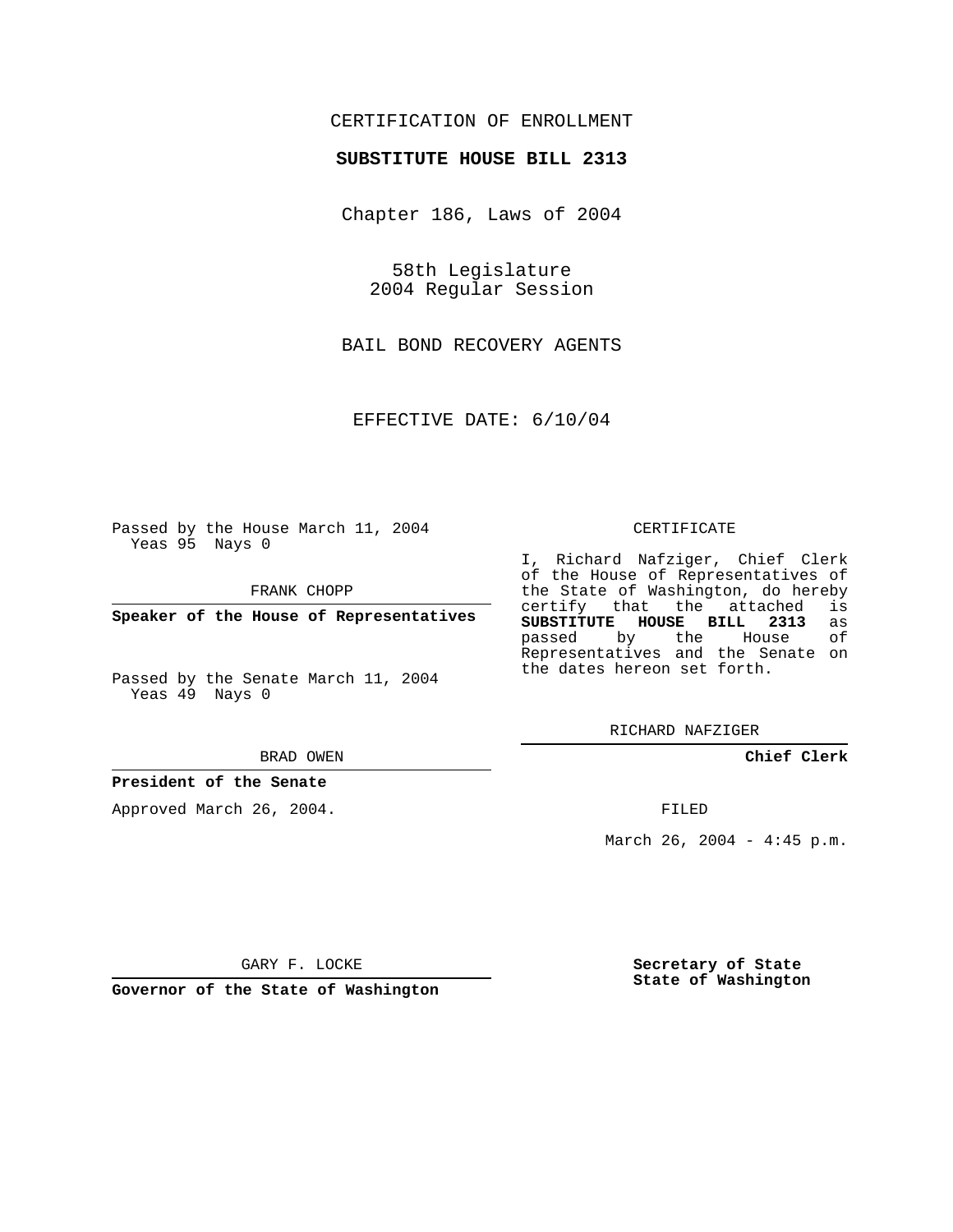# **SUBSTITUTE HOUSE BILL 2313** \_\_\_\_\_\_\_\_\_\_\_\_\_\_\_\_\_\_\_\_\_\_\_\_\_\_\_\_\_\_\_\_\_\_\_\_\_\_\_\_\_\_\_\_\_

\_\_\_\_\_\_\_\_\_\_\_\_\_\_\_\_\_\_\_\_\_\_\_\_\_\_\_\_\_\_\_\_\_\_\_\_\_\_\_\_\_\_\_\_\_

AS AMENDED BY THE SENATE

Passed Legislature - 2004 Regular Session

**State of Washington 58th Legislature 2004 Regular Session**

**By** House Committee on Commerce & Labor (originally sponsored by Representatives Carrell, Boldt and Mielke)

READ FIRST TIME 02/05/04.

 AN ACT Relating to bail bond recovery agents; amending RCW 18.185.010, 18.185.040, 18.185.090, 18.185.100, 18.185.110, and 18.185.170; adding new sections to chapter 18.185 RCW; creating a new section; and prescribing penalties.

BE IT ENACTED BY THE LEGISLATURE OF THE STATE OF WASHINGTON:

 NEW SECTION. **Sec. 1.** The legislature recognizes that bail bond agents and bail bond recovery agents serve a necessary and important purpose in the criminal justice system by locating, apprehending, and surrendering fugitive criminal defendants. The legislature also recognizes that locating, apprehending, and surrendering fugitives requires special skills and expertise; that bail bond agents and bail bond recovery agents are often required to perform their duties under stressful and demanding conditions; and that it serves the public interest to have qualified people performing such essential functions. Therefore, bail bond agencies that use the services of bail bond recovery agents must, in the interest of public safety, use bail bond recovery agents who possess the knowledge and competence necessary for the job.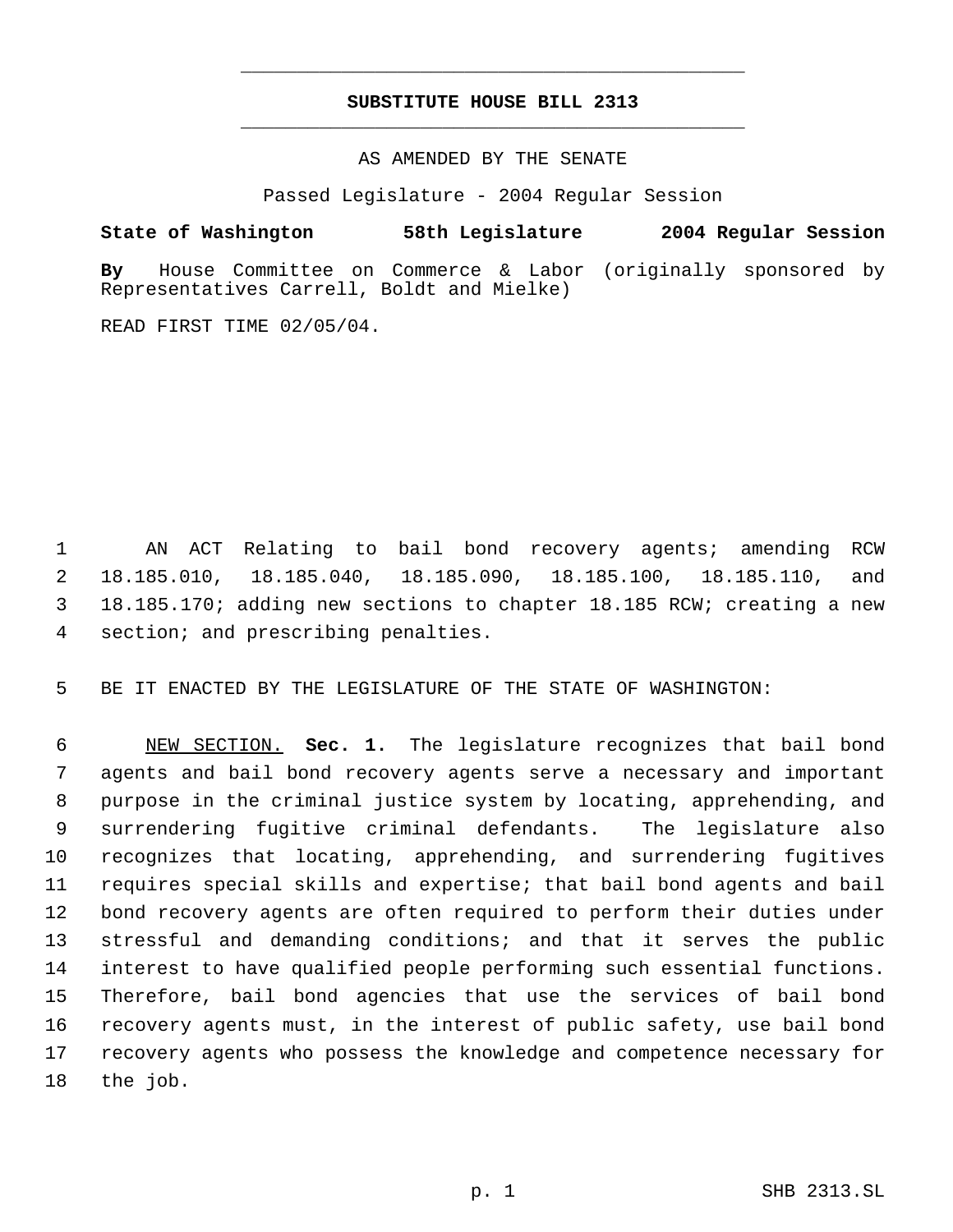**Sec. 2.** RCW 18.185.010 and 2000 c 171 s 40 are each amended to read as follows:

 Unless the context clearly requires otherwise, the definitions in this section apply throughout this chapter.

(1) "Department" means the department of licensing.

(2) "Director" means the director of licensing.

(3) "Commission" means the criminal justice training commission.

 (4) "Collateral or security" means property of any kind given as security to obtain a bail bond.

10  $((+4))$   $(5)$  "Bail bond agency" means a business that sells and issues corporate surety bail bonds or that provides security in the 12 form of personal or real property to ((insure)) ensure the appearance of a criminal defendant before the courts of this state or the United States.

 $((+5))$   $(6)$  "Qualified agent" means an owner, sole proprietor, partner, manager, officer, or chief operating officer of a corporation who meets the requirements set forth in this chapter for obtaining a bail bond agency license.

 $((+6))$   $(7)$  "Bail bond agent" means a person who is employed by a bail bond agency and engages in the sale or issuance of bail bonds, but does not mean a clerical, secretarial, or other support person who does not participate in the sale or issuance of bail bonds.

23 ( $(\overline{+7})$ ) (8) "Licensee" means a bail bond agency  $((\overline{+9})_L$  a bail bond 24 agent  $((or both))_1$  a qualified agent, or a bail bond recovery agent.

25  $((+8))$  (9) "Branch office" means any office physically separated from the principal place of business of the licensee from which the 27 licensee or an employee or ((agents conduct)) agent of the licensee 28 conducts any activity meeting the criteria of a bail bond agency.

 (10) "Bail bond recovery agent" means a person who is under contract with a bail bond agent to receive compensation, reward, or any other form of lawful consideration for locating, apprehending, and surrendering a fugitive criminal defendant for whom a bail bond has been posted. "Bail bond recovery agent" does not include a general authority Washington peace officer or a limited authority Washington peace officer.

 (11) "Contract" means a written agreement between a bail bond agent 37 or qualified agent and a bail bond recovery agent for the purpose of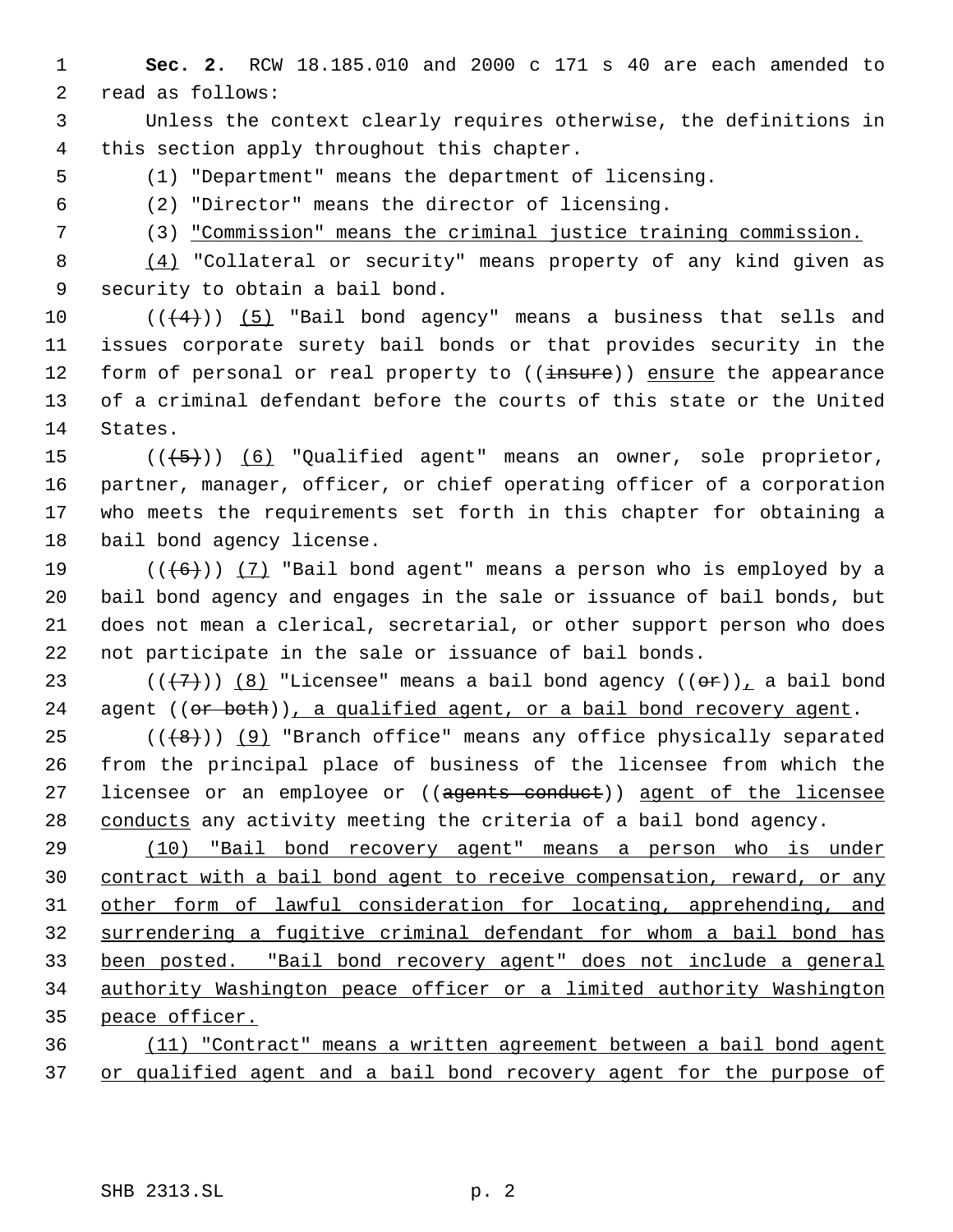1 locating, apprehending, and surrendering a fugitive criminal defendant 2 in exchange for lawful consideration.

 (12) "Planned forced entry" means a premeditated forcible entry 4 into a dwelling, building, or other structure without the occupant's knowledge or consent for the purpose of apprehending a fugitive criminal defendant subject to a bail bond. "Planned forced entry" does not include situations where, during an imminent or actual chase or pursuit of a fleeing fugitive criminal defendant, or during a casual or unintended encounter with the fugitive, the bail bond recovery agent forcibly enters into a dwelling, building, or other structure without advanced planning.

 NEW SECTION. **Sec. 3.** A new section is added to chapter 18.185 RCW to read as follows:

 An applicant must meet the following requirements to obtain a bail bond recovery agent license:

 (1) Submit a fully completed application that includes proper identification on a form prescribed by the director;

 (2) Pass an examination determined by the director to measure his 19 or her knowledge and competence in the bail recovery business;

(3) Be at least twenty-one years old;

(4) Be a citizen or legal resident alien of the United States;

 (5) Not have been convicted of a crime in any jurisdiction, if the director determines that the applicant's particular crime directly relates to a capacity to perform the duties of a bail bond recovery agent, and that the license should be withheld to protect the citizens of Washington state. The director shall make the director's determination to withhold a license because of previous convictions notwithstanding the restoration of employment rights act, chapter 9.96A RCW;

 (6) Submit a receipt showing payment for a background check through the Washington state patrol and the federal bureau of investigation;

 (7) Have a current firearms certificate issued by the commission if carrying a firearm in the performance of his or her duties as a bail bond recovery agent;

 (8)(a) Have a current license to carry a concealed pistol if carrying a firearm in the performance of his or her duties as a bail bond recovery agent;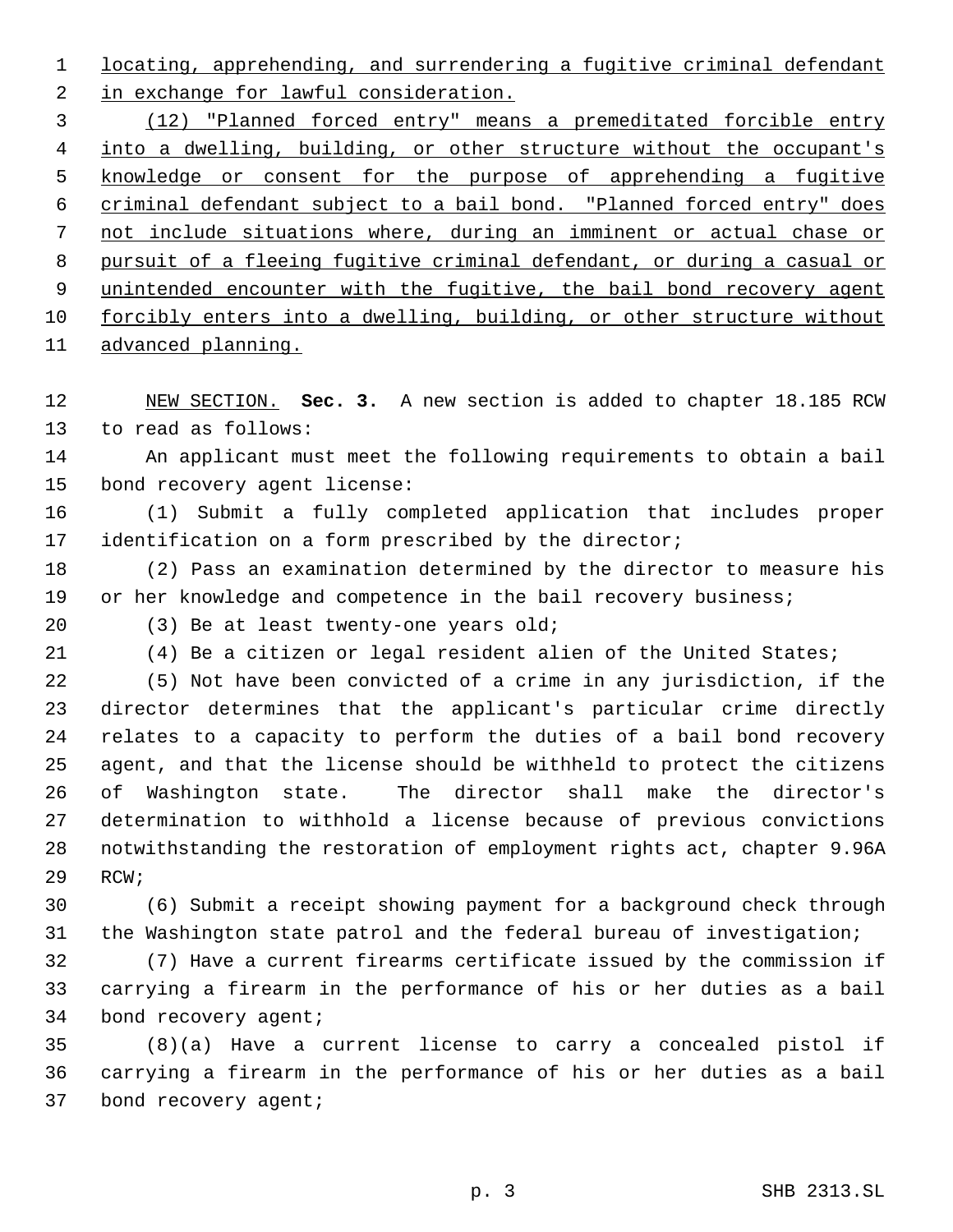(b) A resident alien must provide a copy of his or her alien firearm license if carrying a firearm in the performance of his or her 3 duties as a bail bond recovery agent; and

 (9)(a) Pay the required nonrefundable fee for each application for a bail bond recovery agent license;

 (b) A bail bond agent or qualified agent who wishes to perform the duties of a bail bond recovery agent must first obtain a bail bond recovery agent endorsement to his or her bail bond agent or agency license in order to act as a bail bond recovery agent, and pay the required nonrefundable fee for each application for a bail bond recovery agent endorsement.

 **Sec. 4.** RCW 18.185.040 and 1993 c 260 s 5 are each amended to read as follows:

 (1) Applications for licenses required under this chapter shall be filed with the director on a form provided by the director. The director may require any information and documentation that reasonably relates to the need to determine whether the applicant meets the 18 criteria, ((which may include)) including fingerprints.

 (2) ((After receipt of an application for a license, the director may conduct an investigation to determine whether the facts set forth 21 in the application are true.)) Applicants for licensure or endorsement as a bail bond recovery agent must complete a records check through the Washington state patrol criminal identification system and through the federal bureau of investigation at the applicant's expense. Such 25 record check shall include a fingerprint check using a Washington state patrol approved fingerprint card. The Washington state patrol shall 27 forward the fingerprints of applicants to the federal bureau of investigation for a national criminal history records check. The director may accept proof of a recent national crime information center/III criminal background report or any national or interstate criminal background report in addition to fingerprints to accelerate the licensing and endorsement process. The director is authorized to periodically perform a background investigation of licensees to identify criminal convictions subsequent to the renewal of a license or endorsement.

SHB 2313.SL p. 4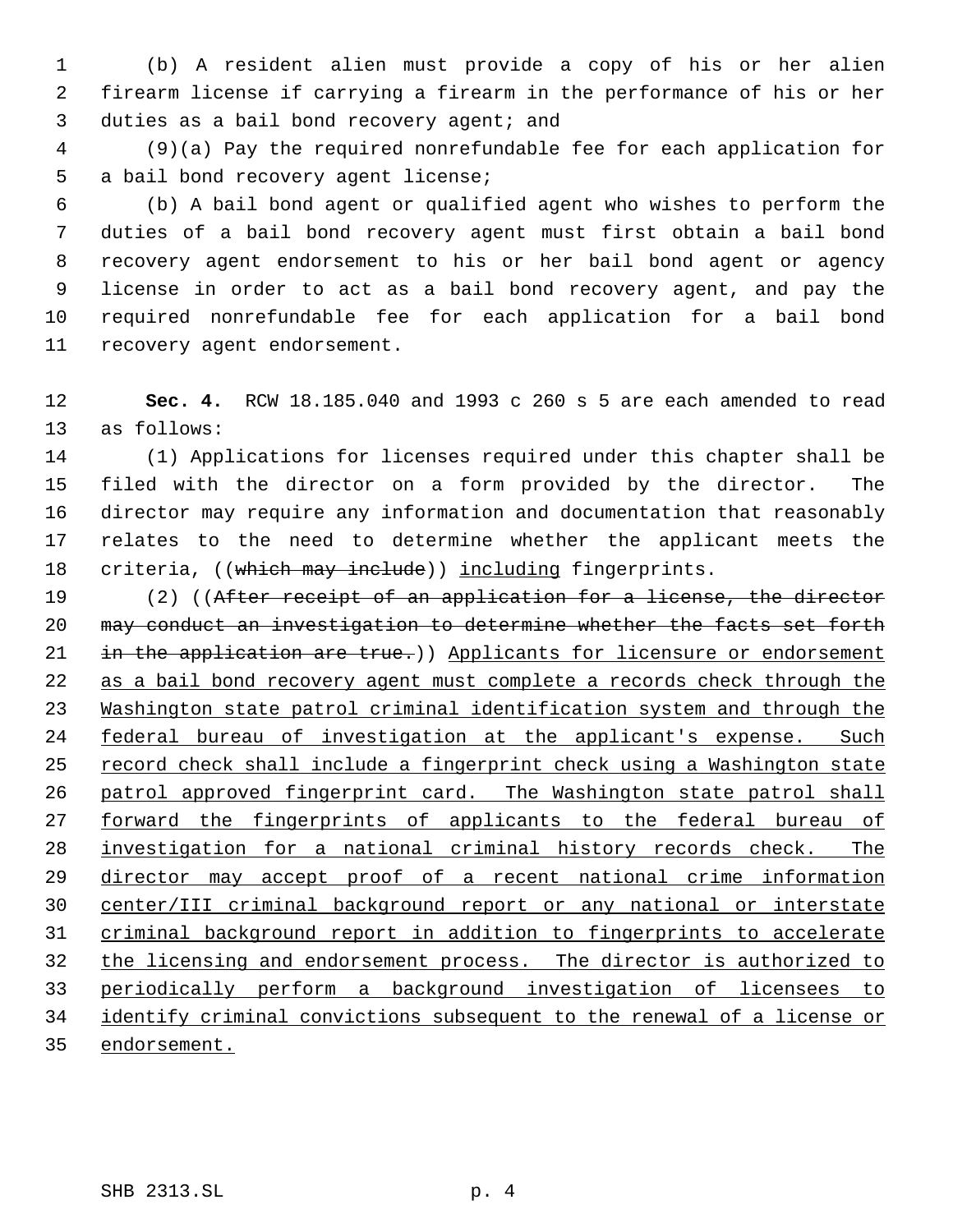NEW SECTION. **Sec. 5.** A new section is added to chapter 18.185 RCW to read as follows:

 (1) The director shall adopt rules establishing prelicense training and testing requirements, which shall include a minimum of four hours of classes. The director may establish, by rule, continuing education requirements for bail bond recovery agents.

 (2) The director shall consult with representatives of the bail bond industry and associations before adopting or amending the prelicensing training or continuing education requirements of this section.

 (3) A bail bond recovery agent need not fulfill the prelicensing training requirements of this chapter if he or she, within sixty days prior to July 1, 2005, provides proof to the director that he or she previously has met the training requirements of this chapter.

 (4) The director, or the director's designee, with the advice of representatives of the bail bond industry and associations, law enforcement agencies and associations, and prosecutors' associations, shall adopt rules establishing prelicense training and testing requirements and shall establish minimum exam standards necessary for a bail bond recovery agent to qualify for licensure or endorsement.

(5) The standards shall be limited to the following:

 (a) A minimum level of education or experience appropriate for performing the duties of a bail bond recovery agent;

 (b) A minimum level of knowledge in relevant areas of criminal and civil law;

 (c) A minimum level of knowledge regarding the appropriate use of force and different degrees of the use of force; and

 (d) Adequate training of the use of firearms from the criminal justice training commission or from an instructor who has been trained or certified by the criminal justice training center.

 (6) The legislature does not intend, and nothing in this chapter shall be construed to restrict or limit in any way the powers of bail bond agents as recognized in and derived from the United States Supreme Court case of *Taylor v. Taintor*, 16 Wall. 366 (1872).

 NEW SECTION. **Sec. 6.** A new section is added to chapter 18.185 RCW to read as follows:

(1) Each fugitive criminal defendant to be recovered will be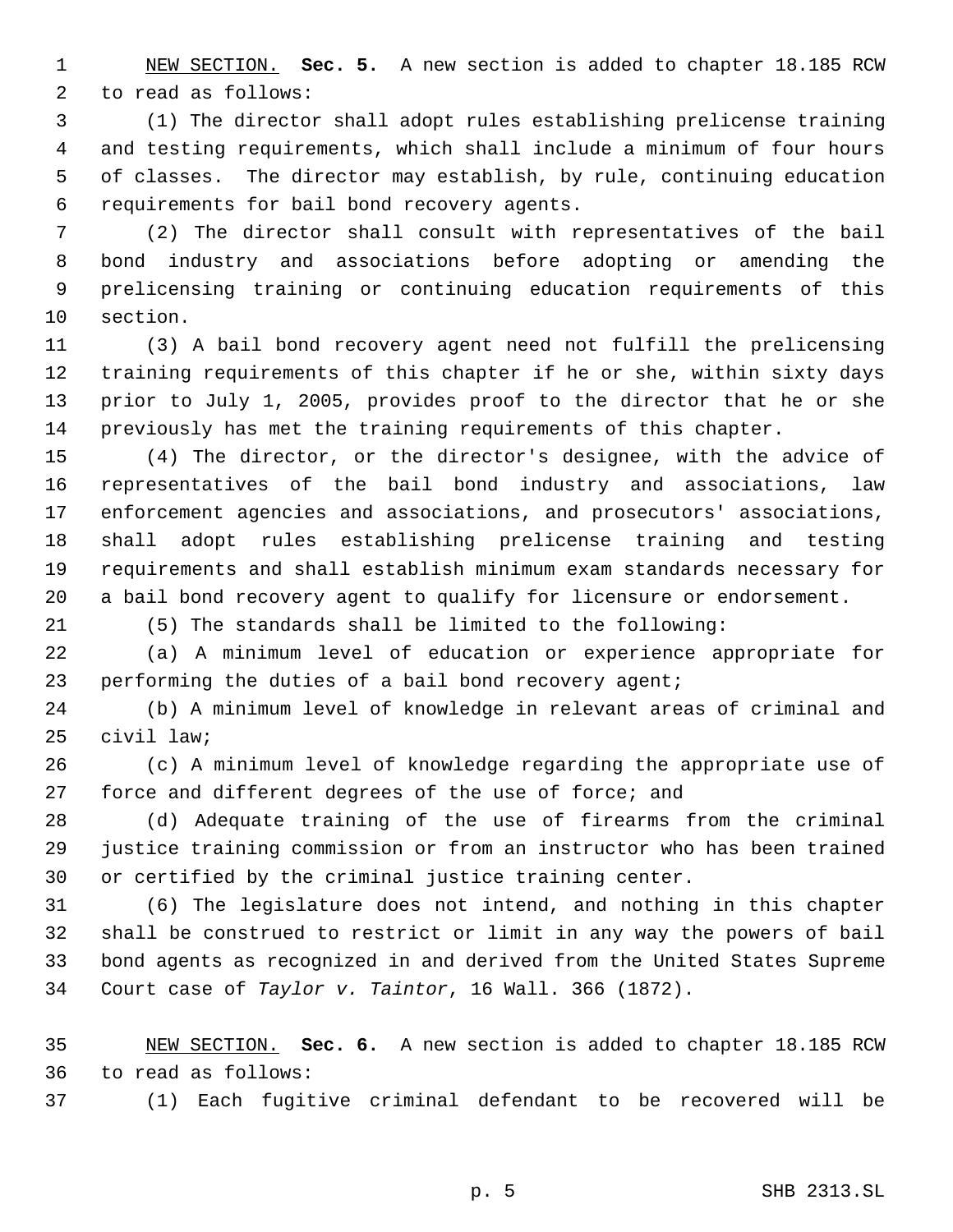treated as an individual contract between the bail bond agent and the bail bond recovery agent. A bail bond agent shall provide a bail bond recovery agent a copy of each individual contract. A bail bond recovery agent must carry, in addition to the license issued by the department, a copy of the contract and, if requested, must present a copy of the contract and the license to the fugitive criminal defendant, the owner or manager of the property in which the agent entered in order to locate or apprehend the fugitive, other residents, if any, of the residence in which the agent entered in order to locate or apprehend the fugitive, and to the local law enforcement agency or officer. If presenting a copy of the contract or the license at the time of the request would unduly interfere with the location or apprehension of the fugitive, the agent shall present the copy of the contract or the license within a reasonable period of time after the exigent circumstances expire.

 (2) The director, or the director's designee, with the advice of the bail bond industry and associations, law enforcement agencies and associations, and prosecutors' associations shall develop a format for the contract. At a minimum, the contract must include the following:

 (a) The name, address, phone number, and license number of the bail bond agency or bail bond agent contracting with the bail bond recovery agent;

 (b) The name and license number of the bail bond recovery agent; and

(c) The name, last known address, and phone number of the fugitive.

 **Sec. 7.** RCW 18.185.090 and 1993 c 260 s 10 are each amended to read as follows:

 (1) A bail bond agency shall notify the director within thirty days after the death or termination of employment of any employee who is a licensed bail bond agent.

 (2) A bail bond agency shall notify the director within seventy-two hours upon receipt of information affecting a licensed bail bond agent's continuing eligibility to hold a license under the provisions of this chapter.

 (3) A bail bond agent or bail bond recovery agent shall notify the director within seventy-two hours upon receipt of information affecting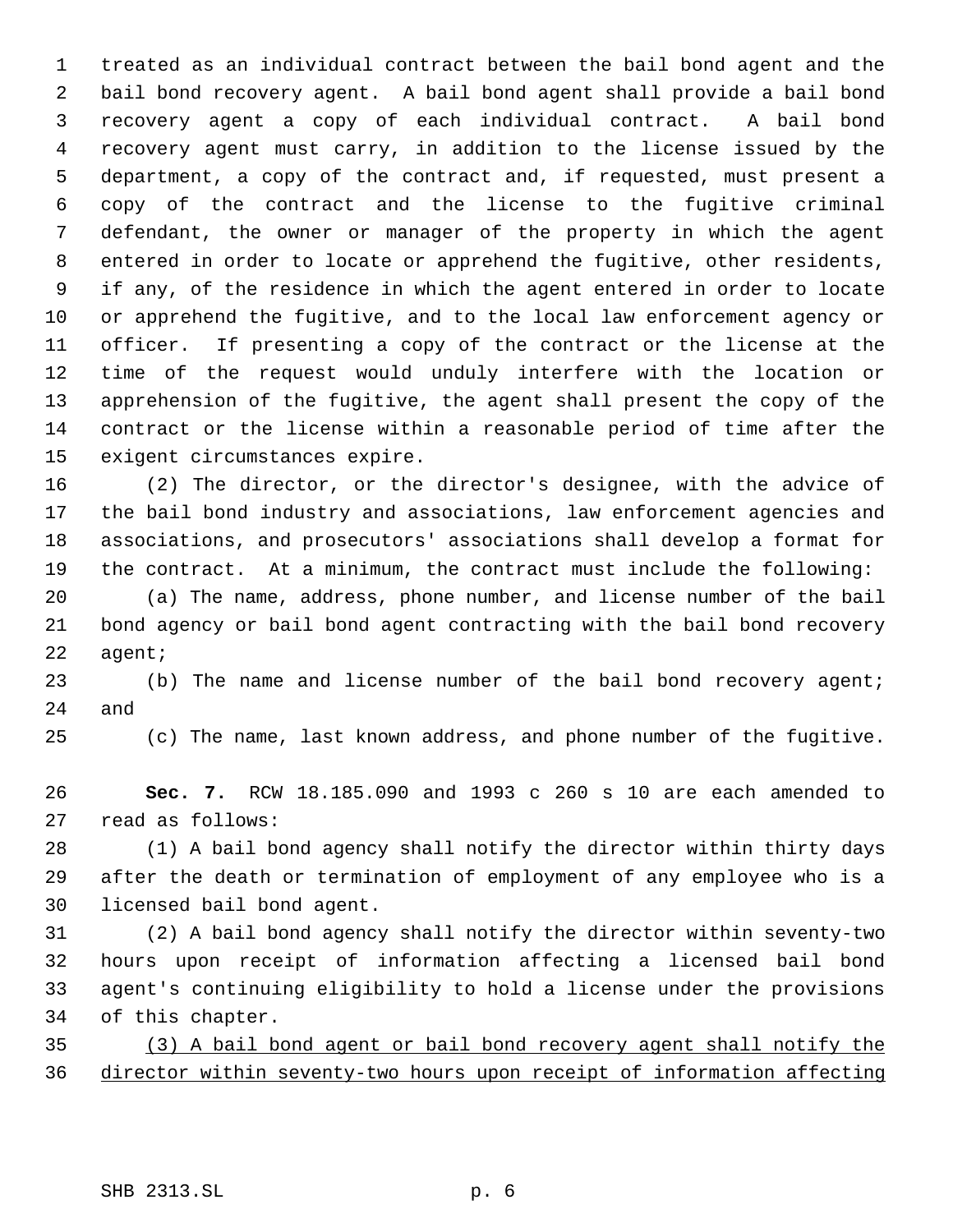the bail bond recovery agent's continuing eligibility to hold a bail

2 bond recovery agent's license under the provisions of this chapter.

 (4) A bail bond agent or bail bond recovery agent shall notify the 4 local law enforcement agency whenever the bail bond recovery agent discharges his or her firearm while on duty, other than on a supervised firearms range. The notification must be made within ten business days of the date the firearm is discharged.

 **Sec. 8.** RCW 18.185.100 and 1996 c 242 s 3 are each amended to read as follows:

 (1) Every qualified agent shall keep adequate records for three years of all collateral and security received, all trust accounts required by this section, and all bail bond transactions handled by the bail bond agency, as specified by rule. The records shall be open to inspection without notice by the director or authorized representatives of the director.

 (2) Every qualified agent who receives collateral or security is a fiduciary of the property and shall keep adequate records for three years of the receipt, safekeeping, and disposition of the collateral or security. Every qualified agent shall maintain a trust account in a federally insured financial institution located in this state. All moneys, including cash, checks, money orders, wire transfers, and credit card sales drafts, received as collateral or security or otherwise held for a bail bond agency's client shall be deposited in the trust account not later than the third banking day following receipt of the funds or money. A qualified agent shall not in any way encumber the corpus of the trust account or commingle any other moneys with moneys properly maintained in the trust account. Each qualified agent required to maintain a trust account shall report annually under oath to the director the account number and balance of the trust account, and the name and address of the institution that holds the trust account, and shall report to the director within ten business days whenever the trust account is changed or relocated or a new trust account is opened.

 (3) Whenever a bail bond is exonerated by the court, the qualified agent shall, within five business days after written notification of exoneration ((and upon written demand)), return all collateral or security to the person entitled thereto.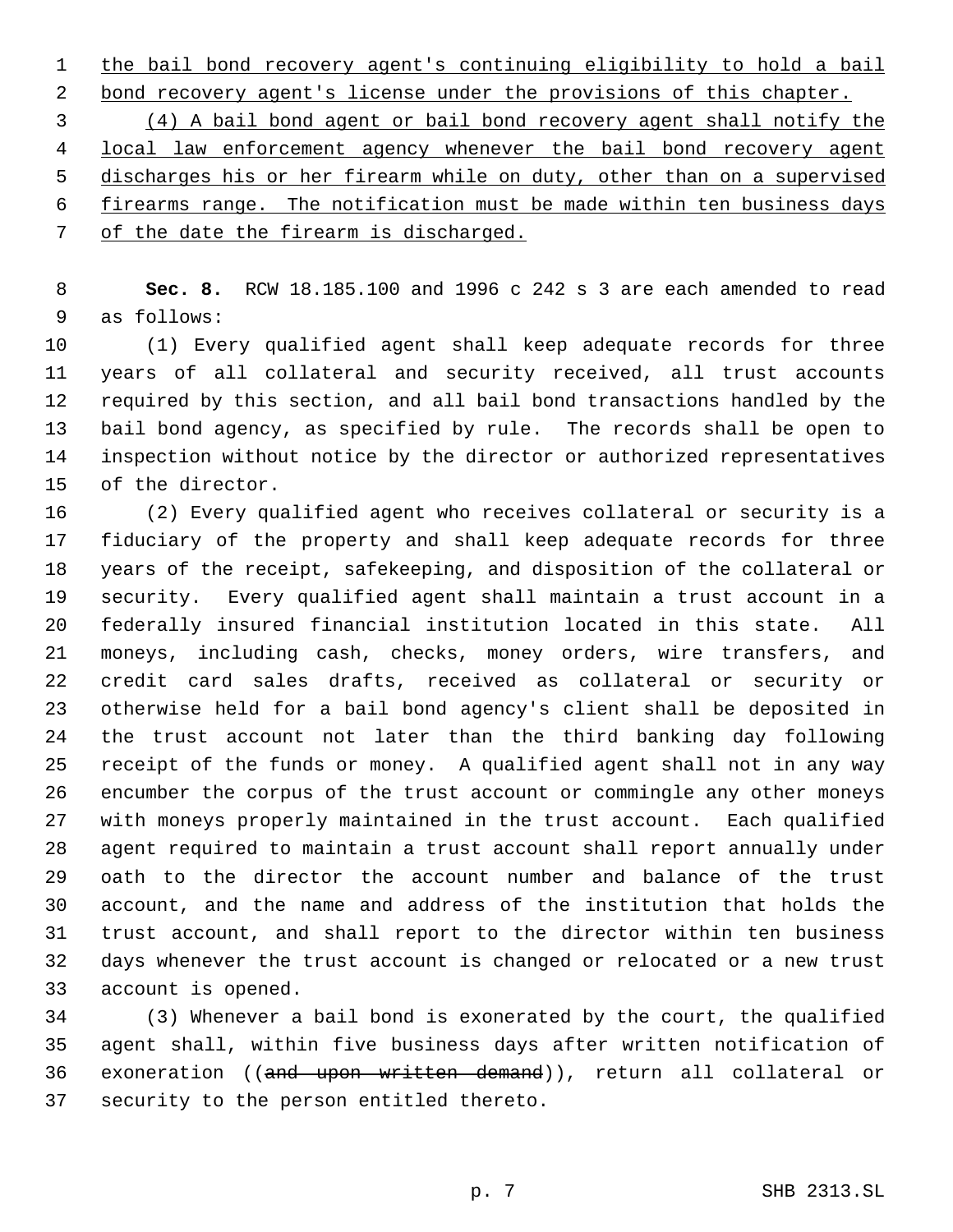(4) Records of contracts for fugitive apprehension must be retained

2 by the bail bond agent and by the bail bond recovery agent for a period

of three years.

 **Sec. 9.** RCW 18.185.110 and 2002 c 86 s 251 are each amended to read as follows:

 In addition to the unprofessional conduct described in RCW 18.235.130, the following conduct, acts, or conditions constitute unprofessional conduct:

 (1) Violating any of the provisions of this chapter or the rules 10 adopted under this chapter;

 (2) Failing to meet the qualifications set forth in RCW 18.185.020 and 18.185.030;

 (3) Knowingly committing, or being a party to, any material fraud, misrepresentation, concealment, conspiracy, collusion, trick, scheme, or device whereby any other person lawfully relies upon the word, 16 representation, or conduct of the licensee. However, this subsection 17 (3) does not prevent a bail bond recovery agent from using any pretext to locate or apprehend a fugitive criminal defendant or gain any 19 information regarding the fugitive;

 (4) Assigning or transferring any license issued pursuant to the provisions of this chapter, except as provided in RCW 18.185.030;

 (5) Conversion of any money or contract, deed, note, mortgage, or other evidence of title, to his or her own use or to the use of his or her principal or of any other person, when delivered to him or her in trust or on condition, in violation of the trust or before the happening of the condition; and failure to return any money or contract, deed, note, mortgage, or other evidence of title within thirty days after the owner is entitled to possession, and makes demand for possession, shall be prima facie evidence of conversion;

 (6) Failing to keep records, maintain a trust account, or return collateral or security, as required by RCW 18.185.100;

 (7) Any conduct in a bail bond transaction which demonstrates bad 33 faith, dishonesty, or untrustworthiness;  $((\theta \cdot \hat{r}))$ 

 (8) Violation of an order to cease and desist that is issued by the 35 director under this chapter<sub>i</sub>

 (9) Wearing, displaying, holding, or using badges not approved by 37 the department;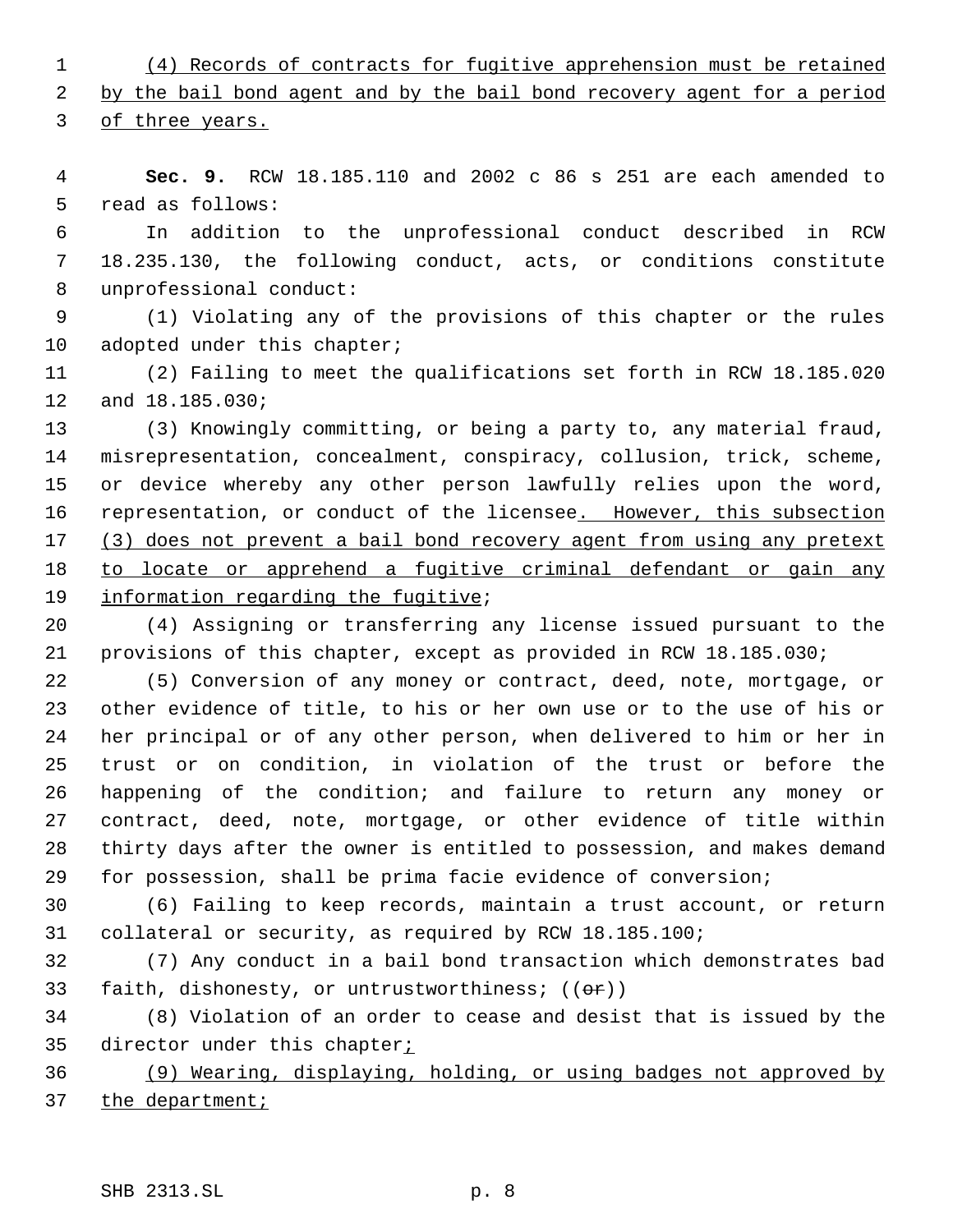- (10) Making any statement that would reasonably cause another person to believe that the bail bond recovery agent is a sworn peace officer;
- (11) Failing to carry a copy of the contract or to present a copy of the contract as required under section 6(1) of this act;

 (12) Using the services of an unlicensed bail bond recovery agent or using the services of a bail bond recovery agent without issuing the 8 proper contract;

 (13) Misrepresenting or knowingly making a material misstatement or 10 omission in the application for a license;

 (14) Using the services of a person performing the functions of a bail bond recovery agent who has not been licensed by the department as 13 required by this chapter; or

 (15) Performing the functions of a bail bond recovery agent without 15 being both (a) licensed under this chapter or supervised by a licensed 16 bail bond recovery agent under section 11 of this act; and (b) under 17 contract with a bail bond agent.

 NEW SECTION. **Sec. 10.** A new section is added to chapter 18.185 RCW to read as follows:

 (1) A person may not perform the functions of a bail bond recovery agent unless the person is licensed by the department under this chapter.

 (2) A bail bond agent may contract with a person to perform the functions of a bail bond recovery agent. Before contracting with the bail bond recovery agent, the bail bond agent must check the license issued by the department under this chapter. The requirements established by the department under this chapter do not prevent the bail bond agent from imposing additional requirements that the bail bond agent considers appropriate.

 (3) A contract entered into under this chapter is authority for the person to perform the functions of a bail bond recovery agent as specifically authorized by the contract and in accordance with applicable law. A contract entered into by a bail bond agent with a bail bond recovery agent is not transferable by the bail bond recovery agent to another bail bond recovery agent.

(4) Whenever a person licensed by the department as a bail bond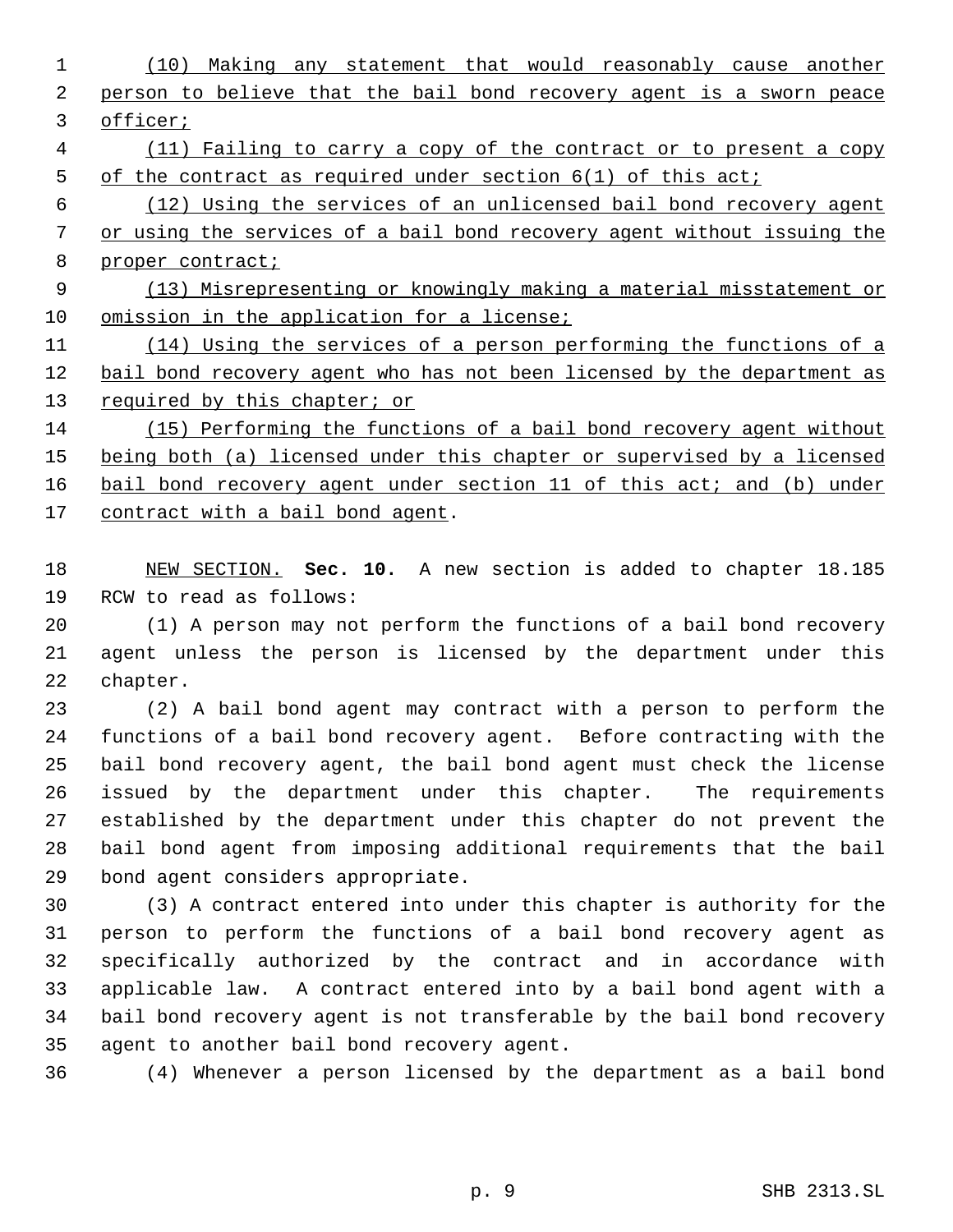recovery agent is engaged in the performance of the person's duties as a bail bond recovery agent, the person must carry a copy of the license.

 (5) A license or endorsement issued by the department under this chapter is valid from the date the license or endorsement is issued until its expiration date unless it is suspended or revoked by the department prior to its expiration date.

 (6) No person may perform the functions of a bail bond recovery agent after December 31, 2005, unless the person has first complied with the provisions of this chapter.

 (7) Nothing in this chapter is meant to prevent a bail bond agent from contacting a fugitive criminal defendant for the purpose of requesting the surrender of the fugitive, or from accepting the voluntary surrender of the fugitive.

 NEW SECTION. **Sec. 11.** A new section is added to chapter 18.185 RCW to read as follows:

 A bail bond recovery agent from another state who is not licensed under this chapter may not perform the functions of a bail bond recovery agent in this state unless the agent is working under the direct supervision of a licensed bail bond recovery agent.

 NEW SECTION. **Sec. 12.** A new section is added to chapter 18.185 RCW to read as follows:

 (1) Before a bail bond recovery agent may apprehend a person subject to a bail bond in a planned forced entry, the bail bond recovery agent must notify an appropriate law enforcement agency in the local jurisdiction in which the apprehension is expected to occur. Notification must include, at a minimum: The name of the defendant; the address, or the approximate location if the address is undeterminable, of the dwelling, building, or other structure where the planned forced entry is expected to occur; the name of the bail bond recovery agent; the name of the contracting bail bond agent; and the alleged offense or conduct the defendant committed that resulted in the issuance of a bail bond.

 (2) During the actual planned forced entry, a bail bond recovery agent: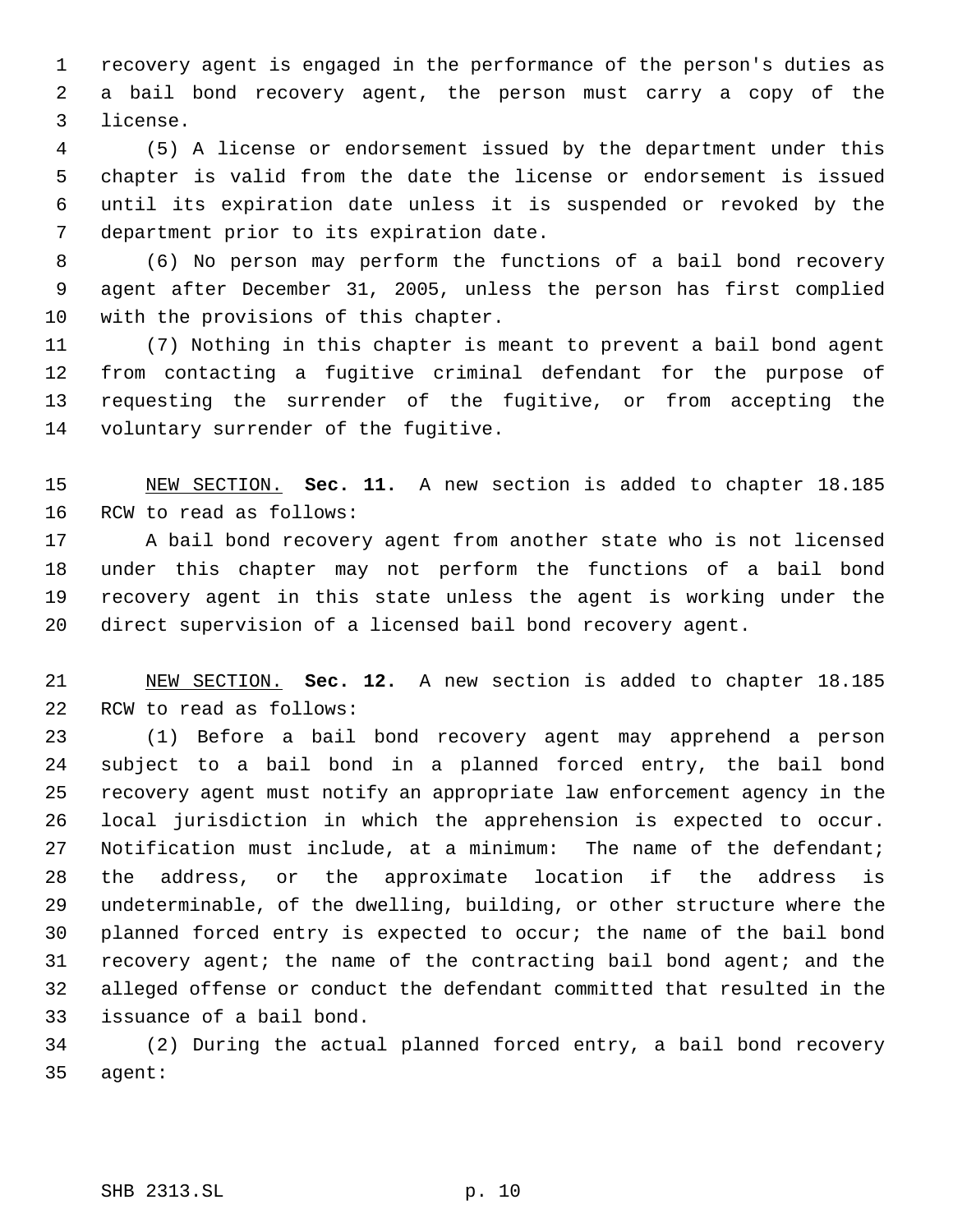(a) Shall wear a shirt, vest, or other garment with the words "BAIL BOND RECOVERY AGENT" displayed in at least two-inch-high reflective print letters across the front and back of the garment and in a contrasting color to that of the garment; and

 (b) May display a badge approved by the department with the words "BAIL BOND RECOVERY AGENT" prominently displayed.

 **Sec. 13.** RCW 18.185.170 and 2002 c 86 s 254 are each amended to read as follows:

9 (1) ((After June 30, 1994,)) Any person who performs the functions and duties of a bail bond agent in this state without being licensed in accordance with the provisions of this chapter, or any person presenting or attempting to use as his or her own the license of another, or any person who gives false or forged evidence of any kind to the director in obtaining a license, or any person who falsely impersonates any other licensee, or any person who attempts to use an expired or revoked license, or any person who violates any of the provisions of this chapter is guilty of a gross misdemeanor.

18 (2) ((After January 1, 1994,)) A person is guilty of a gross 19 misdemeanor if ((he or she)) the person owns or operates a bail bond agency in this state without first obtaining a bail bond agency license.

22 (3) ((After June 30, 1994,)) The owner or qualified agent of a bail 23 bond agency is guilty of a gross misdemeanor if ((he or she)) the owner 24 or qualified agent employs any person to perform the duties of a bail 25 bond agent without the employee having in ((his or her)) the employee's possession a permanent bail bond agent license issued by the department.

 (4) After December 31, 2005, a person is guilty of a gross misdemeanor if the person:

 (a) Performs the functions of a bail bond recovery agent without first obtaining a license from the department and entering into a 32 contract with a bail bond agent as required by this chapter; or, in the 33 case of a bail bond recovery agent from another state, the person performs the functions of a bail bond recovery agent without operating under the direct supervision of a licensed bail bond recovery agent as 36 required by this chapter; or